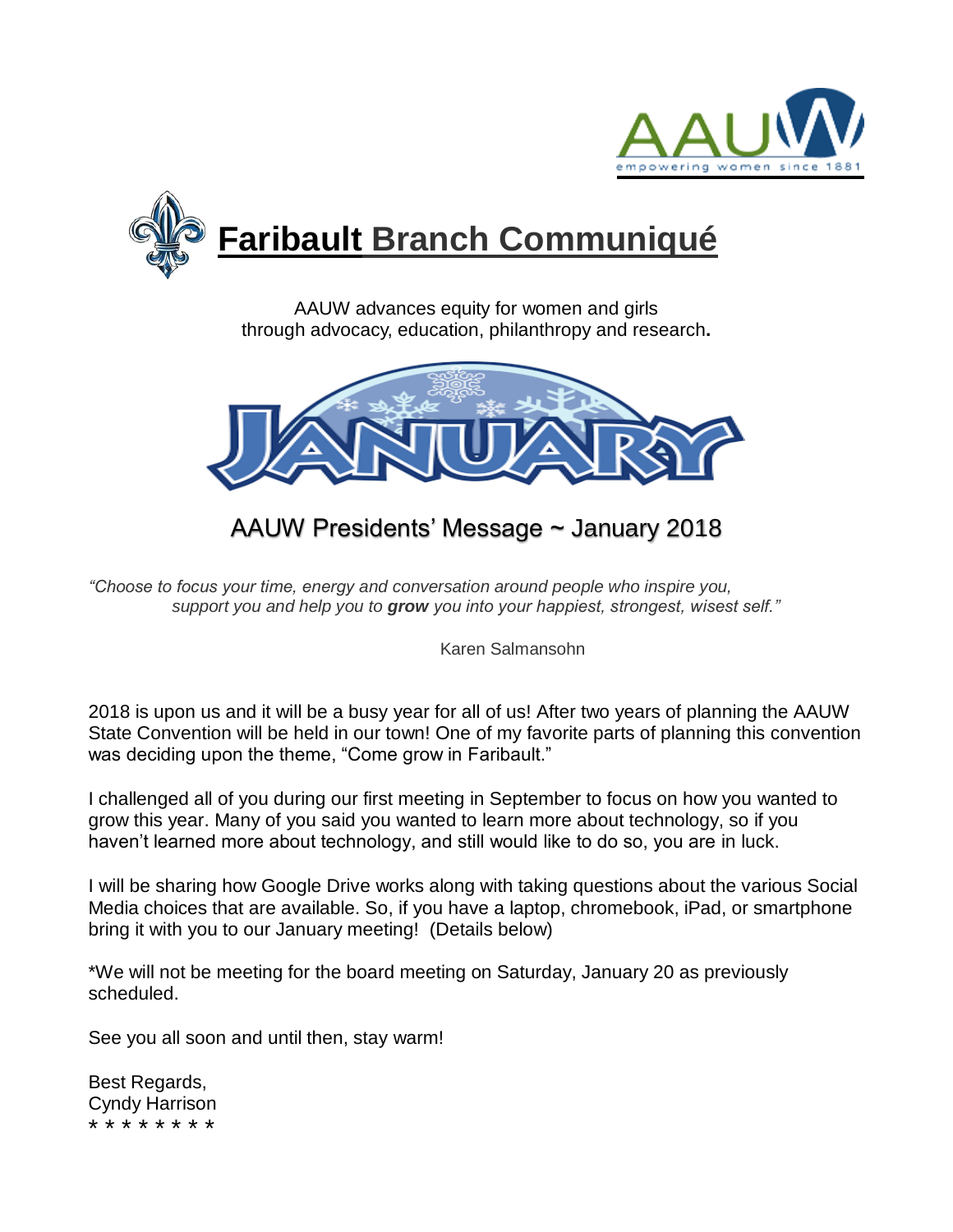

| January 2018 |     |     |     |      |     |     |
|--------------|-----|-----|-----|------|-----|-----|
| Sun          | Men | Tue | Web | Thur | Fri | Sat |
|              | 1   | 2   | з   | 4    | 5   | 6   |
|              | 8   | 9   | 10  | 11   | 12  | 13  |
| 4            | 15  | 16  | 17  | 18   | 19  | 20  |
| 21           | 22  | 23  | 24  | 25   | 26  | 27  |
| 28           | 29  | 30  | 31  |      |     |     |
|              |     |     |     |      |     |     |

## **Calendar of Events**

| Monday, January 15          |                                                |         |  | Convention Bag Work Day 9:00am First English Church |  |
|-----------------------------|------------------------------------------------|---------|--|-----------------------------------------------------|--|
| Tuesday, January 16         | <b>Book Club</b>                               | 5:45    |  | <b>HyVee Market Grille</b>                          |  |
| <b>Saturday, January 20</b> | 4 <sup>th</sup> Annual Painting Party 1-3pm    |         |  | 212 North Central                                   |  |
|                             | (RSVP to Karen Rasmussen by Monday January 15) |         |  |                                                     |  |
| <b>Monday, January 22</b>   | <b>Branch Meeting</b>                          | 6:15 PM |  | <b>District One Hospital</b>                        |  |
| * * * * * * * * * *         |                                                |         |  |                                                     |  |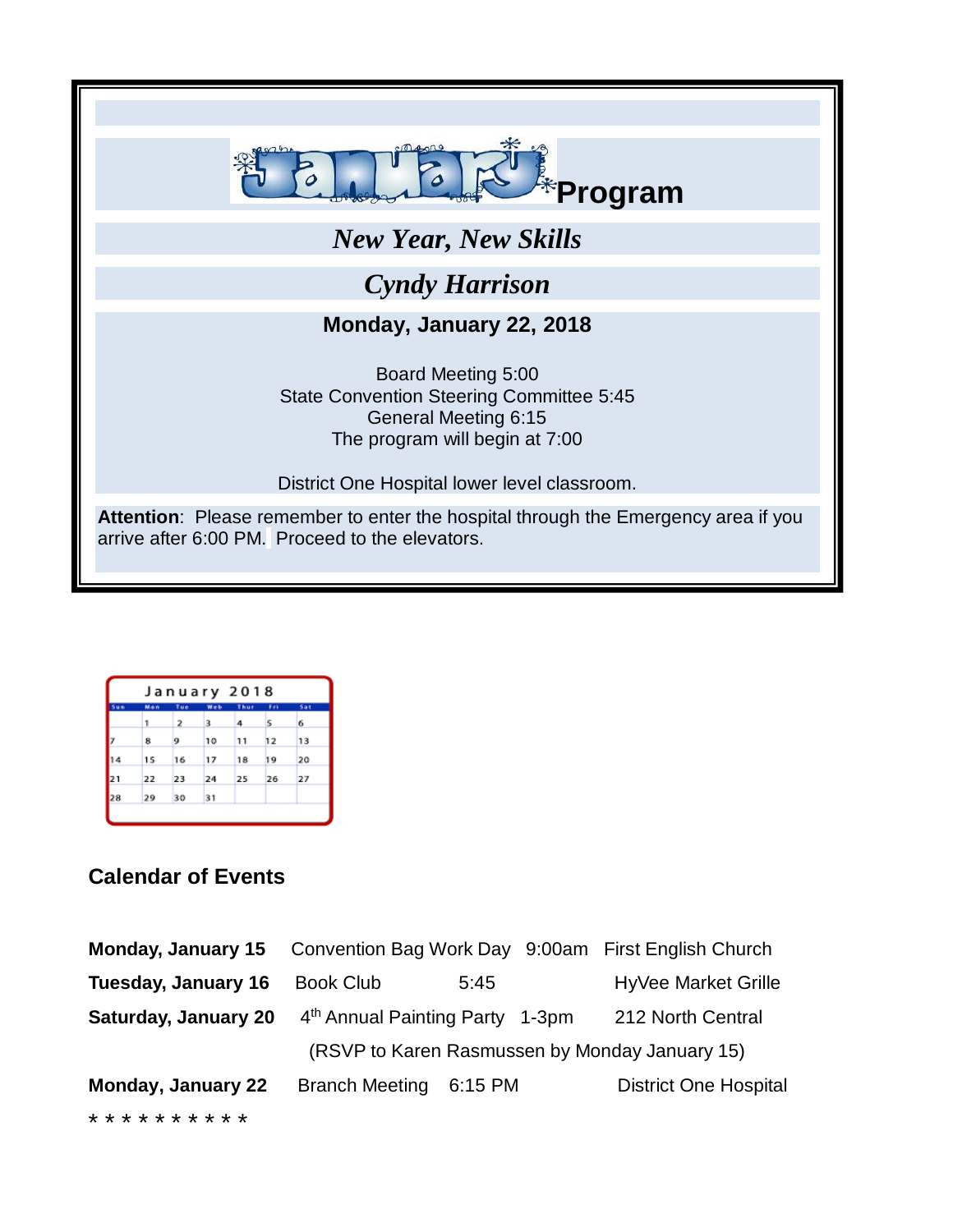# Membership Memos:

## **[AAUW ANNUAL ART CONTEST](https://www.aauw.org/contests/) – MEMBERSHIP NEWS FROM THE AAUW WEBSITE:**

"We hear about the gender gap all the time — in [salary,](https://www.aauw.org/article/faq-about-the-gender-pay-gap/) in [math and science](https://www.aauw.org/what-we-do/stem-education/) fields, in [leadership.](https://www.aauw.org/research/barriers-and-bias/) But one of the most glaring and long-standing gaps is in the art world. For centuries women artists were unrecognized, unencouraged, or even discredited simply because they were not men.

"Today, things have changed … some. Still, as of 2012, only [4 percent](https://nmwa.org/advocate/get-facts) of artists on display at the Metropolitan Museum were women. There remains just [one major museum](https://nmwa.org/) (National Museum of Women in the Arts in Washington, D.C.) in the world dedicated solely to women artists. That's why we host an annual art contest to give women artists the equal attention they deserve.

## **"Once again AAUW artists will be able to submit their entries to be voted on by other AAUW members! The entry period for the 2018 AAUW Art Contest is January 4– February 4 and voting**

**begins February 6."**

|                                      | timeline:               | These were five of the six winners in 2017. If you look at these<br>winning entries and think, 'I could have done that!', then be sure<br>to enter. If you see a member's photo online that you like,<br>encourage them to enter. Wouldn't it be exciting to have a<br>Faribault winner?!?<br>"The six winning entries will be featured in a collection of note<br>cards mailed to AAUW members in the spring. This is the |  |  |  |  |
|--------------------------------------|-------------------------|----------------------------------------------------------------------------------------------------------------------------------------------------------------------------------------------------------------------------------------------------------------------------------------------------------------------------------------------------------------------------------------------------------------------------|--|--|--|--|
| <b>Submission Period</b>             | January 4-February<br>4 | Submit your artwork. Members can submit up<br>to two pieces. Read the contest rules to learn<br>more.                                                                                                                                                                                                                                                                                                                      |  |  |  |  |
| <b>Voting Period</b>                 | February 6–March 4      | AAUW members can vote for up to 10<br>entries. Rally votes for your favorites by<br>sharing with other members.                                                                                                                                                                                                                                                                                                            |  |  |  |  |
| <b>Winner</b><br><b>Announcement</b> | Late March              | We'll announce the six winners on the AAUW<br>webpage!"                                                                                                                                                                                                                                                                                                                                                                    |  |  |  |  |

And speaking of art, we're having our **4 th Annual Painting Party** with Suzanne Schwichtenberg on **Sat., Jan. 20th from 1-3 pm**. We would like to encourage you to bring a guest, maybe a prospective member. We will be doing a fall themed 12"x12" canvas wrapped creation. Cost is \$25, payable to Suzanne that day by cash or check. Please use the street entrance at 213 N. Central. This studio is newly remodeled and worth taking a look. Come for the social event even if you think painting isn't your talent. We, as women, are so hard on ourselves! Maybe it could be entered in the Art Contest, or a photograph or two, Karen will help anyone who wants to enter with their online submission.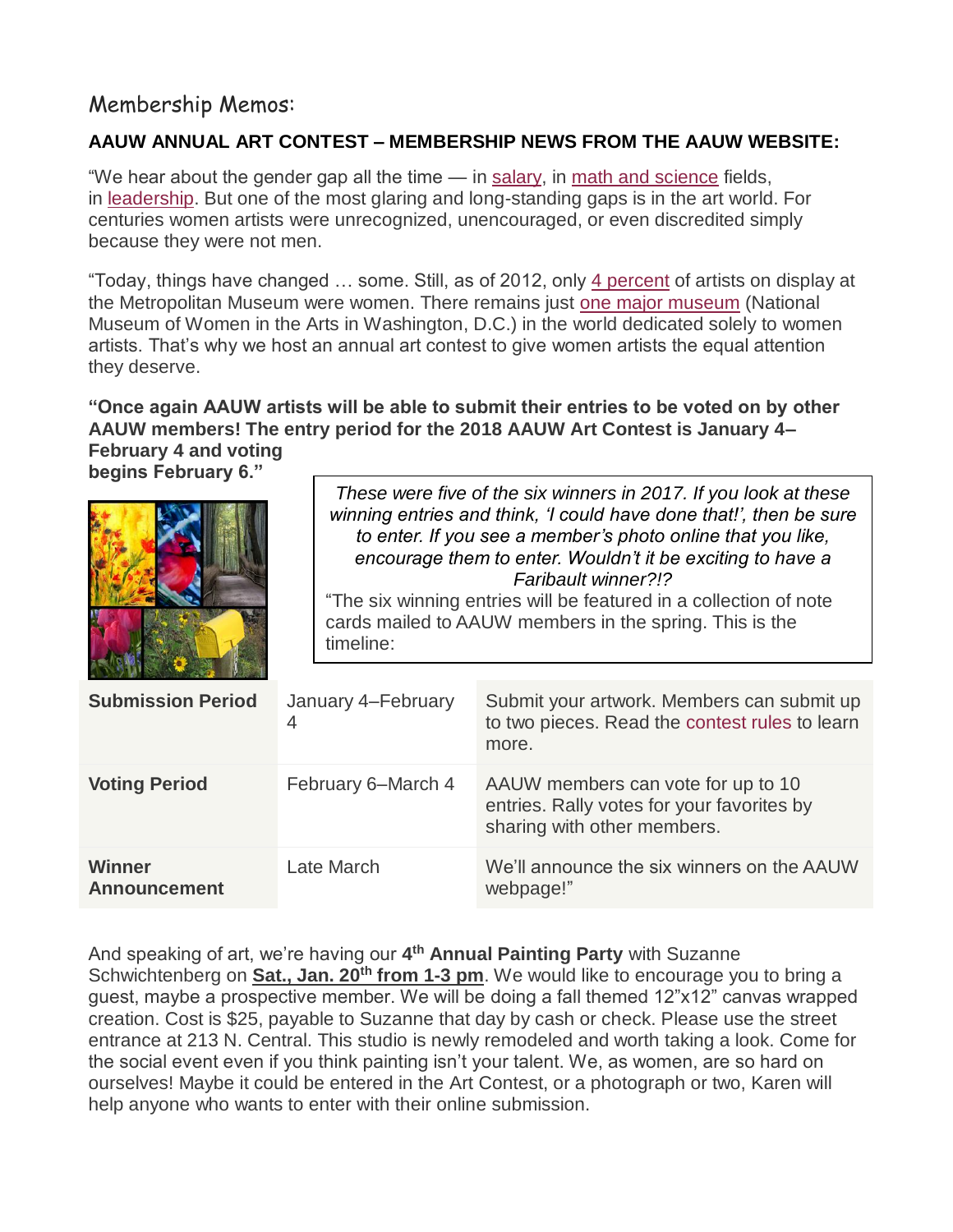Membership co-vice presidents: Kathy Larson and Karen Rasmussen

\* \* \* \* \* \* \* \* \*

## **Treasurer's Report**

Here are the December 31 balances: Checking \$161.86, Savings \$4191.06. Stay warm! Help is on the way.

Julie Olson, Treasurer \* \* \* \* \* \* \* \* \* \*



### **2018 State Convention**

Cyndy Harrison and Pauline Schreiber are readying information for the winter Pine on Faribault's state convention. The pace will be picking up in preparation needs in February and March, so the co-chairs hope that steering committees and branch members are ready to pitch in where needed.

A Saturday breakfast and snack committee is needed comprised of three people. A free continental breakfast will be offered 7 to 9 a.m. At South Central College. What isn't eaten for breakfast would be offered as the morning break snack.

The committee will also decide about coffee -how much and where to get it, or make it ourselves, etc.

So, Cyndy and Pauline hope there will be three people volunteering for this task at the January meeting.

A big thank you, too, for all who are planning to come to the *Monday, Jan. 15* "convention bag" making session at First English Church.

Pauline Schreiber \* \* \* \* \* \* \* \* \*



**Women's History Month** is in March. It seems to be coming up quickly. We **need** writers and we **need** a topic! If you have an idea or would like to write, please speak to Kathy Kasten or send her an email. [kathleengarykasten@gmail.com](mailto:kathleengarykasten@gmail.com)

Kathy Kasten Educational Equity – Women's Issues \* \* \* \* \* \* \* \* \*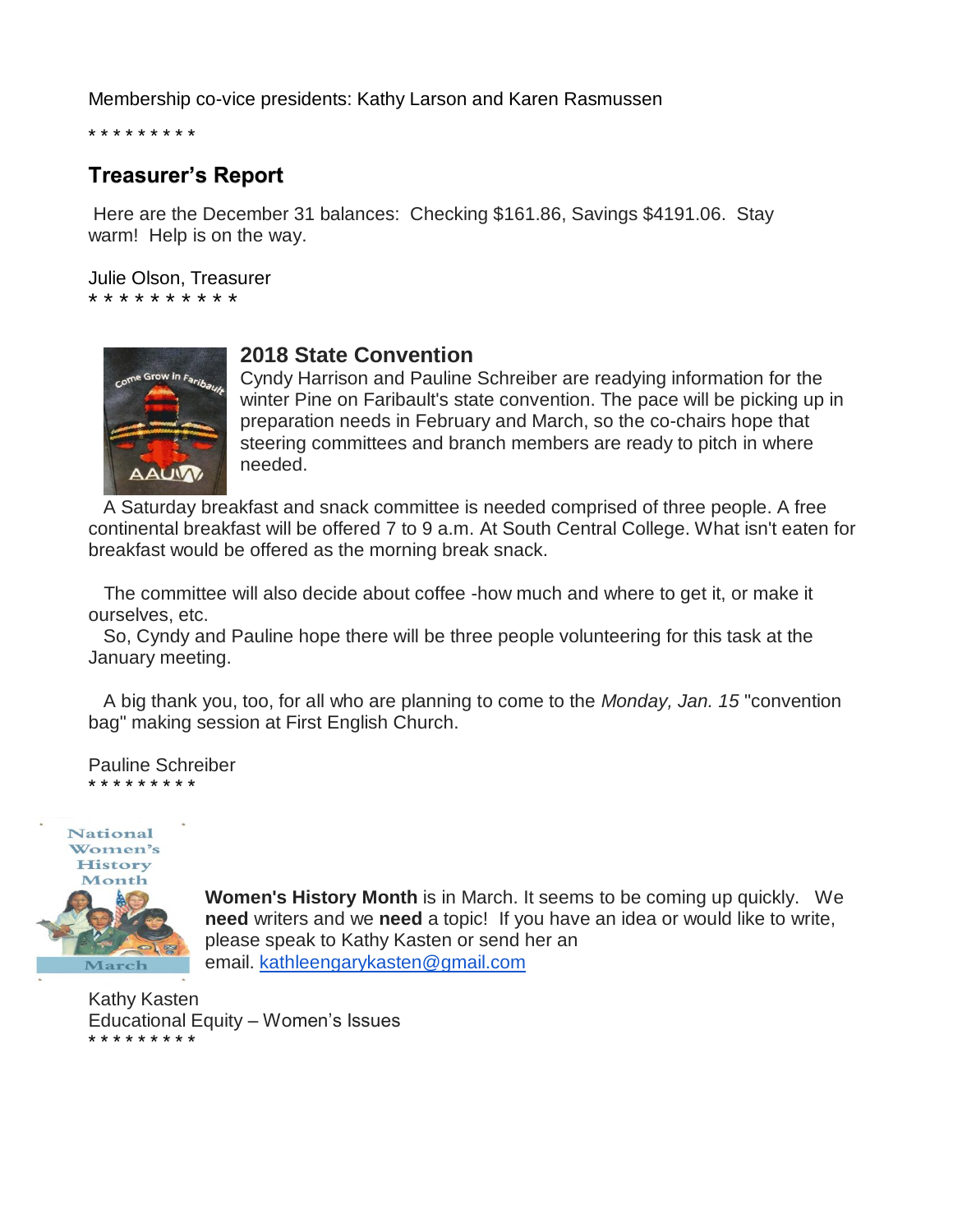

# **BOOK CLUB NEWS**

When we picked our December book, we wanted something light-hearted and short! At 229 pages*, A Redbird Christmas*, met both criteria. Set in Lost River, Alabama, where they refer to cardinals as red birds, and where 52 year old Oswald Campbell goes to escape cold, damp Chicago for what the doctor has told him will be his last winter, we get to experience with him Christmas among his new friends. Both heart-warming and quirky, this tale seems typical of the writing of Fannie Flagg better known for her book-turned-movie, *Fried Green Tomatoes*.

Our January book is *The Color of Water, A Black Man's Tribute to his White Mother,* written by James McBride. We will meet at the HyVee Market Grille at 5:45 on January 16. **The Market Grille is now a Market Grille express with a more limited menu which we may not enjoy... we will decide after we give it a try...**

**In the meantime, enjoy the heat wave – at last!**



Kathy Kasten and Gloria Olson \* \* \* \* \* \* \* \* \* \*

# **Secretary's Report**

#### **FARIBAULT AAUW BRANCH MEETING MINUTES December 18, 2017, 6:00pm Cathedral of our Merciful Savior Cloister**

The holiday meeting followed a potluck gathering, and was called to order by president, Cyndy Harrison**.** Cydy welcomed the group and expressed our happiness that member Karen Rasmussen, was with us tonight, following her recent successful surgery.

Julie Olson shared an update on member Barb Dubbels' recent successful surgery.

The secretary's report was published in the most recent Newsletter. Emily Nesvold moved the report be approved as published; Kathy Larson seconded the motion. Motion carried. The treasurer's report was also in the Newsletter and was filed, subject to audit. Julie reported that we earned \$369 at our silent auction which was held at our November meeting. This money will be sent to the Legal Advocacy Fund. We currently have 52 members. In March new members may join at a discounted rate.

Pat Fuch's will not be able to chair next year's Halloween Breakfast. Karen Kittlesen is willing to co-chair the event next year. Another co-chair is needed. Pat expressed the necessity of securing a date and the Son's of the American Legion to do the ordering, cooking, dishwashing, etc.